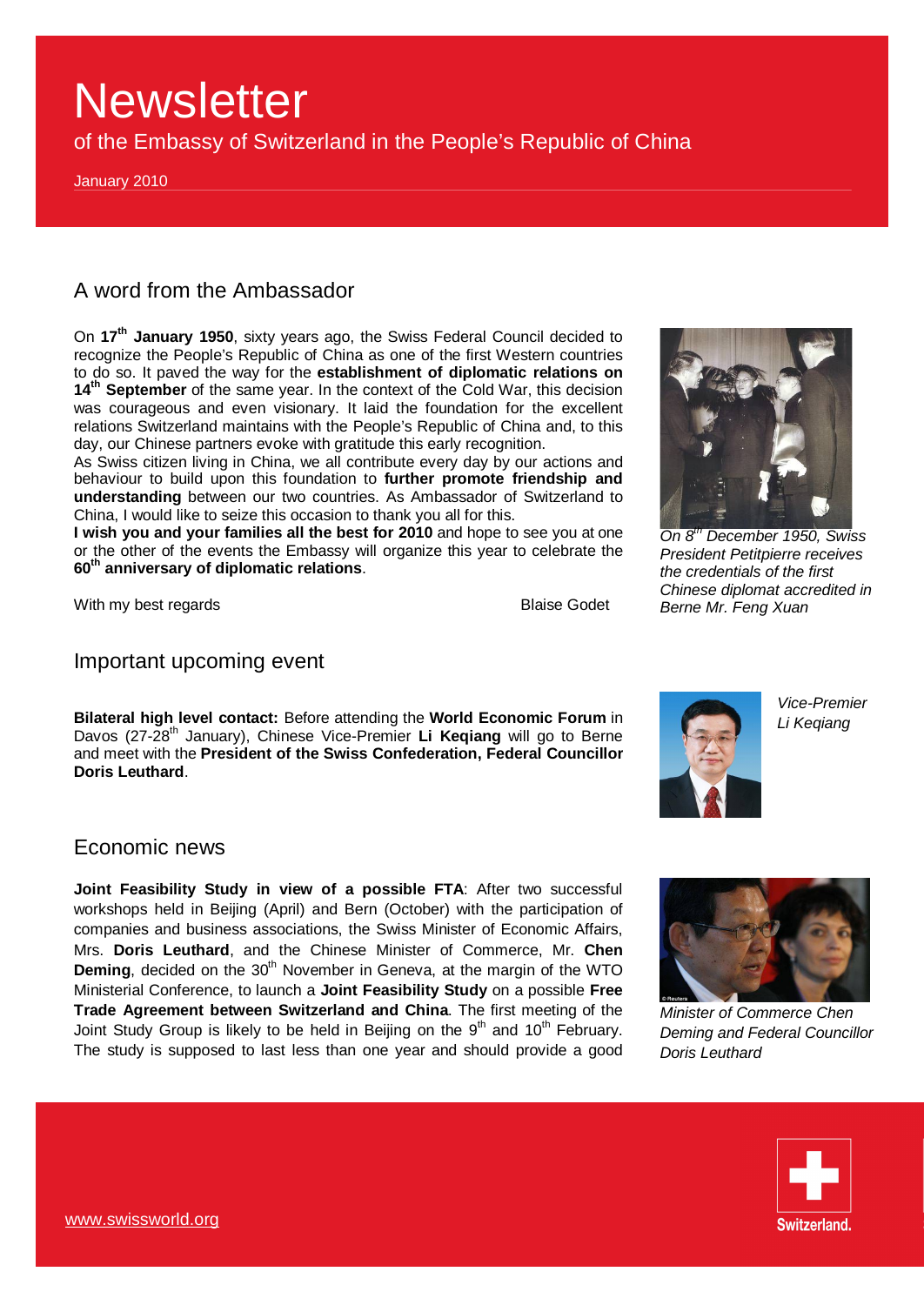of the Embassy of Switzerland in the People's Republic of China

January 2010

basis for both governments to take a decision on the opening of formal negotiations. Such an agreement should provide among others for an abolition or reduction of tariffs and non-tariff barriers to trade, allowing Swiss firms to get a better access to the Chinese market and vice-versa.

**Investment Promotion Seminar:** On the occasion of the visit of the mixed economic commission headed by **Ambassador Monika Ruehl-Burzi**, the Swiss Investment Promotion team used the opportunity to make a presentation about the advantages of **setting up a European Headquarter in Switzerland** to an audience of 25 Chinese high level entrepreneurs, managers and government officials. During her opening speech Ambassador Ruehl-Burzi emphasised that the ties between China and Switzerland have never been as close as they are today, and the relationships are even growing closer from a business and entrepreneurial perspective. Over the last few years, China (including Hong-Kong) has become Switzerland's most important trading partner in Asia. Claudio Mazzucchelli, Head Business Hub China, introduced Switzerland as an **ideal Headquarter location** for globalized Chinese companies and informed about current success stories and experiences. The event was the first activity fully organized and prepared by the new Investment Promotion team based in Beijing.



*Investment Promotion Seminar at the Residence of the Embassy on 7th December 2009*

#### Cooperation news

**Swiss architecture**: In view of fostering cooperation between Swiss and Chinese architecture schools, Swiss official representations together with Tsinghua University, the University of Applied Science of Berne and World Architecture magazine have launched an architecture design competition among master- and PhD-students in China. The winning projects will be awarded in a **ceremony at the Architecture Biennale in Shenzhen on 20th January 2010**.

The Embassy will participate in the Western Returned Scholars Associations' ceremony for the launch of the book **"***Nos Années en Suisse***"** ("*Our years in Switzerland*") on 17<sup>th</sup> January 2010. With the start of the spring/summer semester in March, the Science, Education and Health Section will again coordinate the Swiss universities' presence in various **education fairs**. The first stop is **Ulaanbaatar** in Mongolia (27<sup>th</sup> – 28<sup>th</sup> March 2010).

**Copenhagen - Hopenhagen - Flopenhagen ?** China was one of the few countries that praised the outcome of the Copenhagen Climate Change Conference. The principles of the Chinese position were all integrated into the "**Copenhagen Accord**" agreed by the US, China, India, Brazil and South



*Sino-Swiss Architecture competition* 

Schweizerische Fidgenossenschaft Confédération suisse Confederazione Svizzera Confederaziun svizra



**Embassy of Switzerland in China** 瑞士驻华大使馆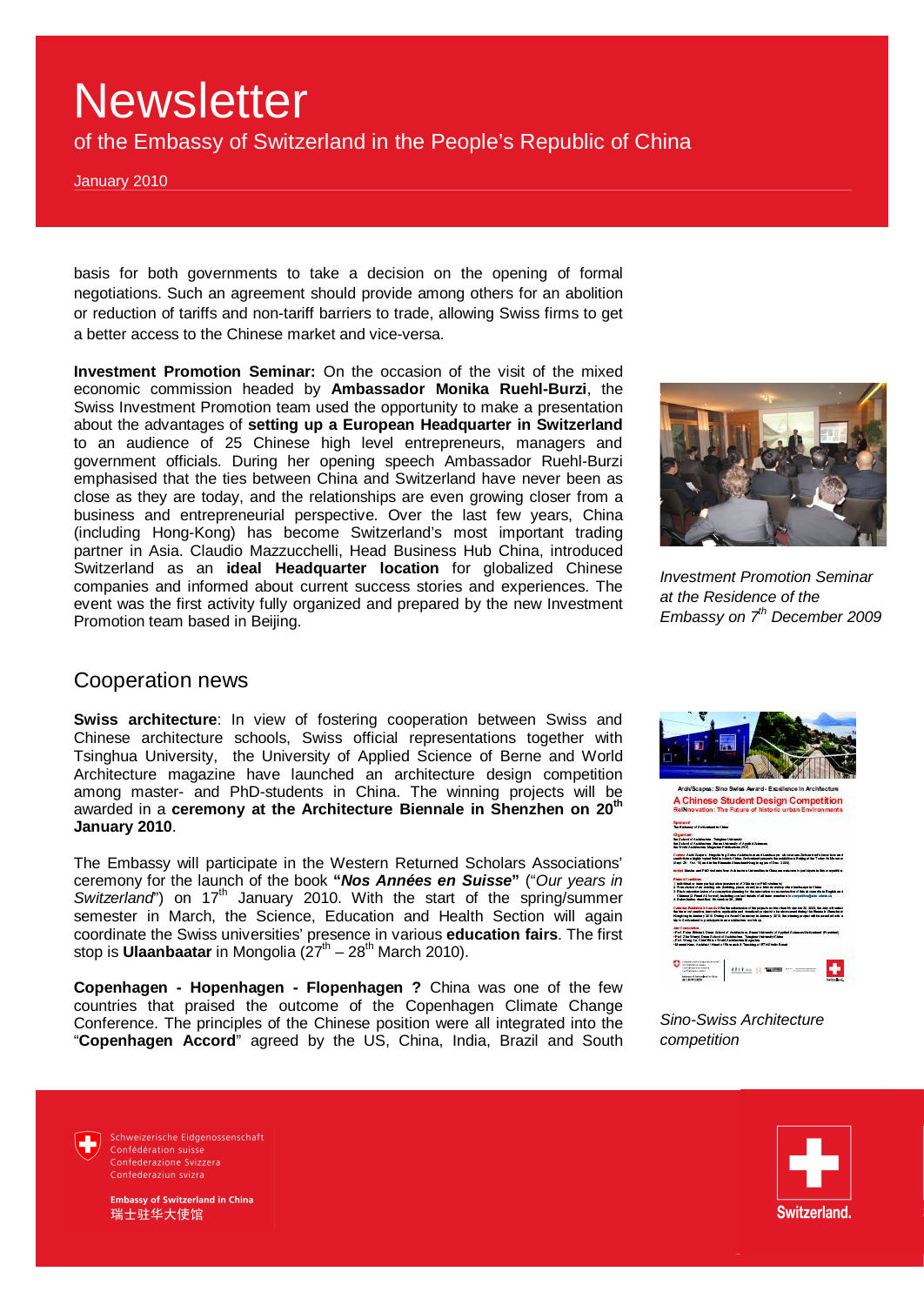of the Embassy of Switzerland in the People's Republic of China

January 2010

Africa. These include the principle of "**common but differentiated responsibilities**", a long term goal to keep global warming **below 2 degrees**, the necessity of binding and deep emission cuts by developed nations and voluntary emission cuts by developing nations. The accord includes **new additional funding for developing nations** of 30 billion US\$ from 2010 to 2012 and 100 billion/year by 2020. China sees in the accord a first positive step towards a larger and legally binding agreement. China will go ahead with reducing carbon intensity by 40 to 45% per unit of GDP (from 2005 level).

According to **Swiss Federal Councillor Leuenberger,** Copenhagen was a step in the right direction, although he had wished for a legally binding agreement with more emission cuts as a result. Switzerland has been active in China for years in order to **reduce the impact of Climate Change** and has increased its efforts recently, given the fact that China has become the world's largest polluter and that measures taken in China can have a huge beneficial impact for China and the rest of the world. **The Federal Department for Environment, Transports, Energy and Communication** has worked successfully for some time with Chinese partners on environmental issues, in particular in the water sector. The **Federal Department of Economic Affairs** has also been active in the environment sector for some years. It has signed in February 2009 a Memorandum of Understanding which aims at improving environmental protection and energy conservation, also using Swiss technology. The **Federal Department of Foreign Affairs** is actively supporting China in its efforts to fight against the causes and the consequences of Climate Change. Since May 2009, one person works at the Embassy in Beijing dealing specifically with Climate Change issues.



*Chinese Premier Wen Jiabao arrives at Copenhagen airport for the Climate Change Conference (© Xinhua)* 



*Federal Councillor Leuenberger at the Three Gorges Dam* 

#### Cultural news

**The Art of Paper-cutting - East Meets West**: Under the patronage of Mrs. **Doris Leuthard**, President of the Swiss Confederation, and Mr. **Cai Wu**, Minister of Culture of the People's Republic of China, the **"Haus Appenzell"** will present the exhibition "The Art of Paper-cutting" at the Fine Art Museum of **Tsinghua University between 27th March and 5th April 2010**. Do not miss this original exhibition bringing Swiss and Chinese artists together in a project that explores new aspects of this traditional folk art.



*The Art of Paper-cutting* 



Schweizerische Eidgenossenschaft Confédération suisse Confederazione Svizzera Confederaziun svizra



**Embassy of Switzerland in China** 瑞士驻华大使馆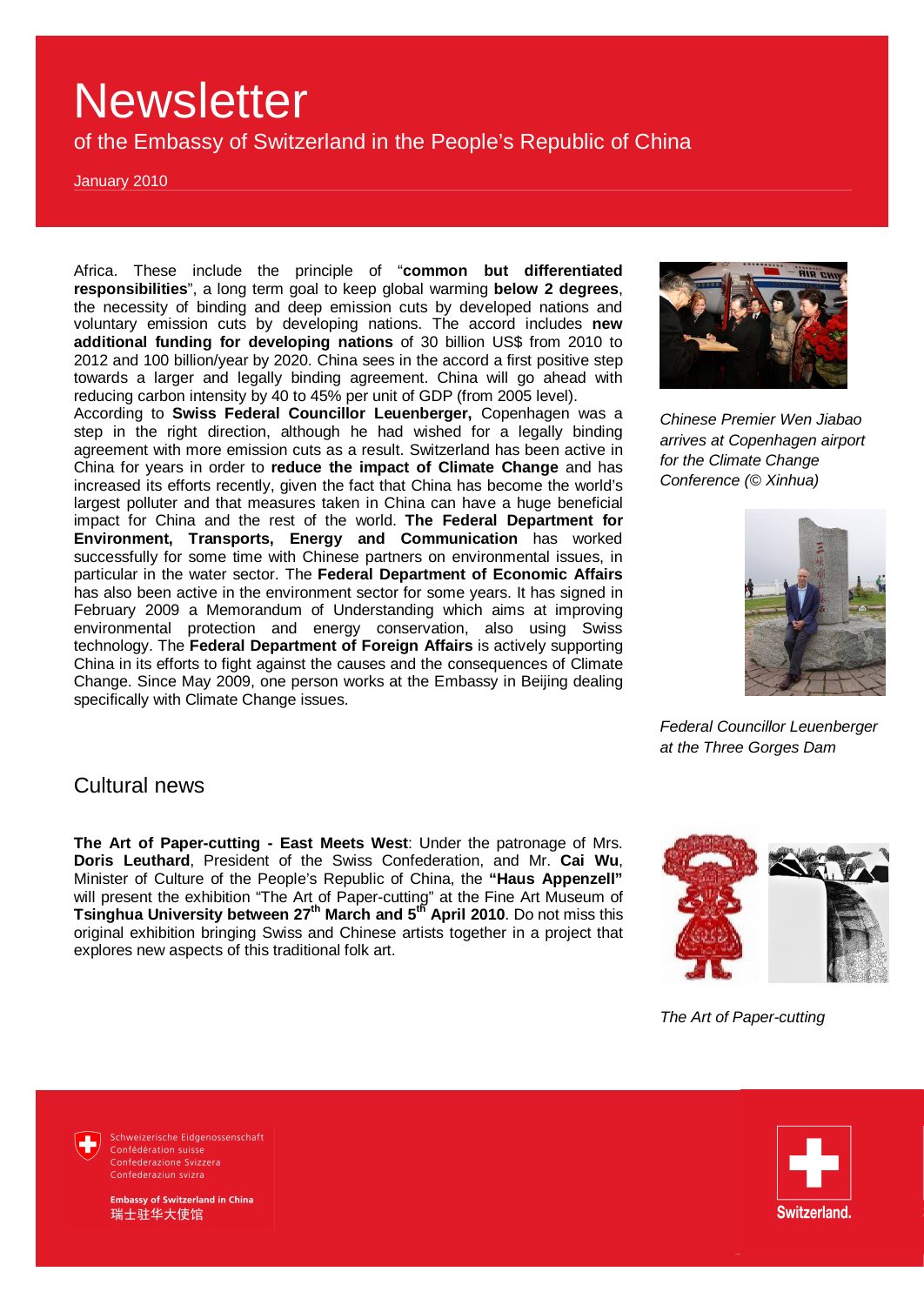of the Embassy of Switzerland in the People's Republic of China

January 2010

**Francophonie 2010**: As every year, the Embassy of Switzerland will participate with cultural activities in the *fête de la francophonie*, the week of the French language, in Beijing. This week is the third of the month of March (13-21.03.10) and is celebrated worldwide by all member States of the OIF (*Organisation Internationale de la Francophonie*). This year Switzerland will present the film "**Home**" (2008, from Ursula Meier with Isabelle Huppert) and participate in a musical tour with the hip-hop group "**Trip in**" from Lausanne. Details will follow via our usual email announcements.

**"The Alps"**: This film presented in IMAX format by Holcim and Switzerland Tourism will be screened at the **China Science and Technology Museum** from February till April 2010. Do not miss these breathtaking images of the Swiss Alps ! (*attention: the film will be screened in Chinese version*).

*For more information on upcoming cultural events, please check the Embassy's website under "Events"* 

### List of Swiss institutions (with contact details)

#### **SwissCham Beijing**

Suite 100, CIS Tower, 38 Liangmaqiao Road, Chaoyang District Postcode: 100125<br>Tel: +86.10 +86 10 8531 0015 Fax : +86 10 6432 3030<br>E-Mail: info@bei.swisscha [info@bei.swisscham.org](mailto:info@bei.swisscham.org) Website: [www.swisscham.org](http://www.swisscham.org) (also in Shanghai, Guangzhou and Hong Kong)

#### **Switzerland Tourism**

Prosper Center, Tower 1, Room 609, No. 5 Guanghua Road Postcode: 100020 Tel: +86 10 6512 0974 Fax: +86 10 6512 0973 E-Mail: [info.cn@switzerland.com](mailto:info.cn@switzerland.com) Website: [www.myswitzerland.com.cn](http://www.myswitzerland.com.cn) (also in Shanghai and Hong Kong)

#### **Swiss Society Beijing**

E-Mail: [info@ssbj.net.cn](mailto:info@ssbj.net.cn) Website: [www.ssbj.net.cn](http://www.ssbj.net.cn)

> Schweizerische Eidgenossenschaft Confédération suisse Confederazione Svizzera Confederaziun svizra

**Embassy of Switzerland in China** 瑞士驻华大使馆





*"The Alps"*